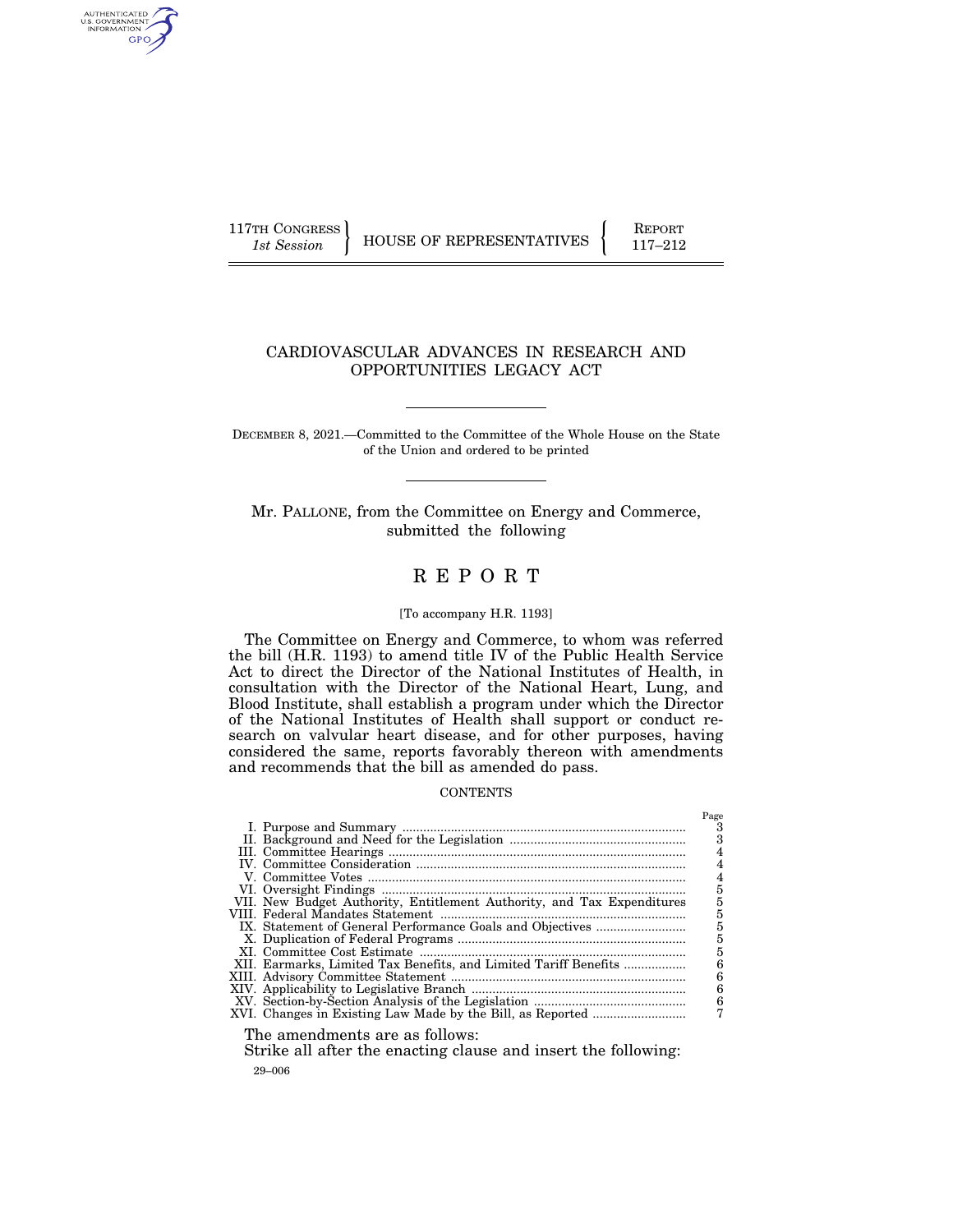**SECTION 1. SHORT TITLE.** 

This Act may be cited as the "Cardiovascular Advances in Research and Opportunities Legacy Act''.

#### **SEC. 2. GRANTS FOR VALVULAR HEART DISEASE RESEARCH.**

Subpart 2 of part C of title IV of the Public Health Service Act (42 U.S.C. 285b et seq.) is amended by inserting after section 424C (42 U.S.C. 285b–7c) the following:

#### **''SEC. 424D. GRANTS FOR VALVULAR HEART DISEASE RESEARCH.**

''(a) IN GENERAL.—The Director of the National Institutes of Health, in consultation with the Director of the Institute, shall support or conduct research regarding valvular heart disease.

''(b) SUPPORT GUIDELINES.—The distribution of funding authorized under subsection (a) may be used to pursue the following outcomes:

''(1) Using precision medicine and advanced technological imaging to generate data on individuals with valvular heart disease.

 $''(2)$  Identifying and developing a cohort of individuals with valvular heart disease and available data.

''(3) Corroborating data generated through clinical trials to develop a prediction model to distinguish individuals at high risk for sudden cardiac arrest or sudden cardiac death from valvular heart disease.

"(4) For other outcomes needed to acquire necessary data on valvular heart disease.

"(c) MITRAL VALVE PROLAPSE WORKSHOP.—Not later than one year after the date of the enactment of this section, the Director of the Institute shall convene a workshop composed of subject matter experts and stakeholders to identify research needs and opportunities to develop prescriptive guidelines for treatment of individuals with mitral valve prolapse.

''(d) AUTHORIZATION OF APPROPRIATIONS.—For the purpose of carrying out this section, there is authorized to be appropriated \$20,000,000 for each of fiscal years 2022 through 2026.''.

#### **SEC. 3. PROGRAMS OF CENTERS FOR DISEASE CONTROL AND PREVENTION.**

Part B of title III of the Public Health Service Act (42 U.S.C. 243 et seq.) is amended by inserting after section 312 the following section:

#### **''SEC. 312A. PREVENTION OF SUDDEN CARDIAC DEATH AS A RESULT OF VALVULAR HEART DISEASE.**

''(a) IN GENERAL.—The Secretary, acting through the Director of the Centers for Disease Control and Prevention, may carry out projects to increase education, awareness, or diagnosis of valvular heart disease and to reduce the incidence of sudden cardiac death caused by valvular heart disease. Such projects may be carried out by the Secretary directly or through awards of grants or contracts to public or nonprofit private entities. The Secretary may directly (or through such awards) provide technical assistance with respect to the planning, development, and operation of such projects.

''(b) CERTAIN ACTIVITIES.—Upon availability of applicable data, projects carried out under subsection (a) may include—

''(1) continuing the activities at the Division for Heart Disease and Stroke Prevention, including those related to valvular heart disease;

''(2) broadening the awareness of the public concerning the risk factors for, the symptoms of, and the public health consequences of valvular heart disease; and

''(3) enhancing surveillance of out-of-hospital cardiac arrests to improve patient outcomes.

''(c) GRANT PRIORITIZATION.—The Secretary may, in awarding grants or entering into contracts pursuant to subsection (a), give priority to entities seeking to carry out projects that target populations most impacted by valvular heart disease.

''(d) COORDINATION OF ACTIVITIES.—The Secretary shall ensure that activities under this section are coordinated, as appropriate, with other agencies of the Public Health Service that carry out activities regarding valvular heart disease.

''(e) BEST PRACTICES.—The Secretary, acting through the Director of the Centers for Disease Control and Prevention, shall—

" $(1)$  collect and analyze the findings of research conducted with respect to valvular heart disease; and

"(2) taking into account such findings, publish on the website of the Centers for Disease Control and Prevention best practices for physicians and other health care providers who provide care to individuals with valvular heart disease.''.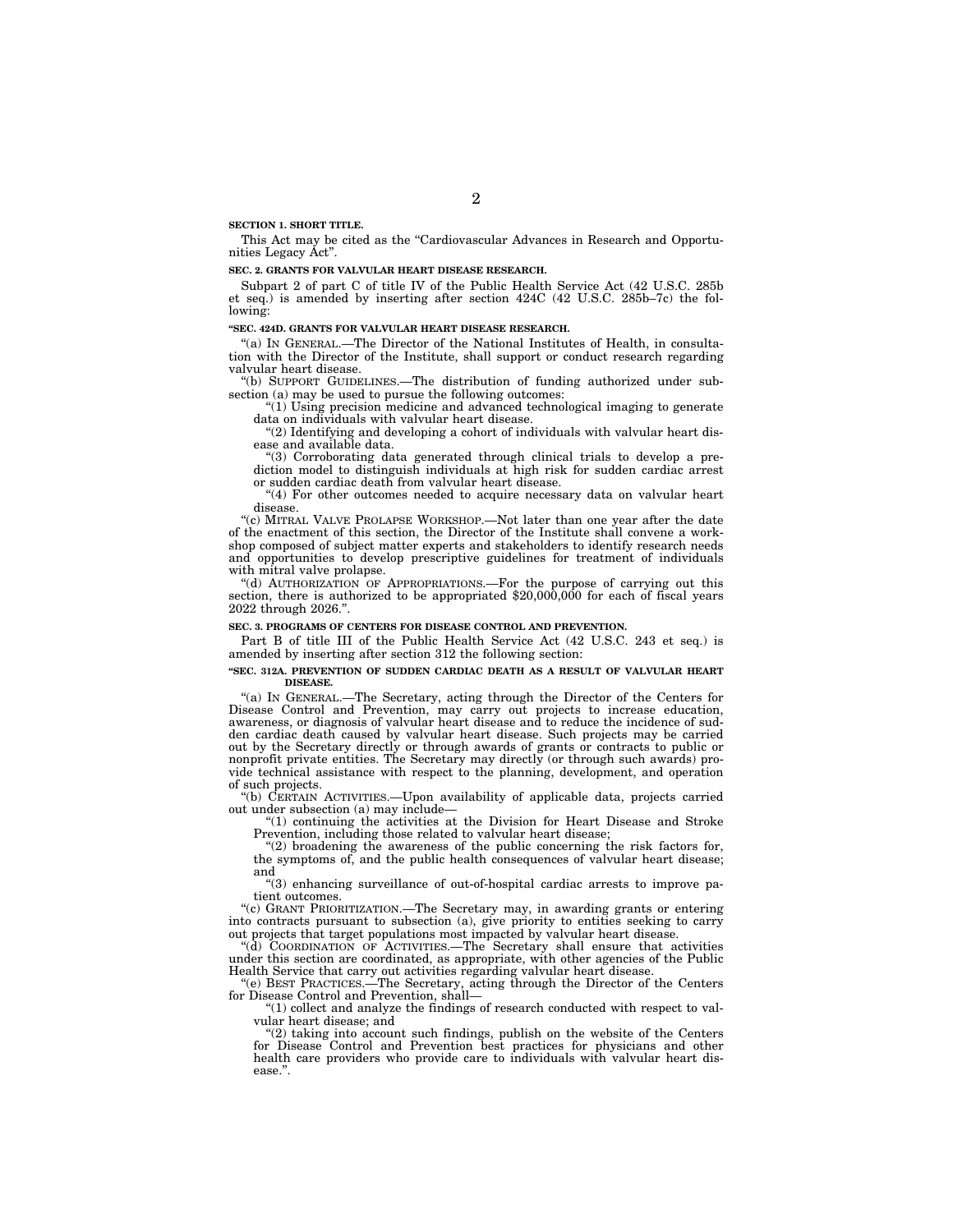Amend the title so as to read:

A bill to amend title IV of the Public Health Service Act to direct the Director of the National Institutes of Health, in consultation with the Director of the National Heart, Lung, and Blood Institute, to establish a program under which the Director of the National Institutes of Health shall support or conduct research on valvular heart disease, and for other purposes.

### I. PURPOSE AND SUMMARY

H.R. 1193, the "Cardiovascular Advances in Research and Opportunities Legacy Act" or the "CAROL Act," authorizes the National Institutes of Health (NIH) in collaboration with the National Heart, Lung, and Blood Institute (NHLBI) to support research on valvular heart disease and to convene a workshop of subject matter experts and stakeholders to identify research needs and treatment guidelines for individuals diagnosed with mitral valve prolapse, a type of valvular heart disease (VHD). The bill also requires the Centers for Disease Control and Prevention (CDC) to carry out projects to increase education, awareness, or diagnosis of valvular heart disease, and to carry out initiatives to help reduce cardiac deaths caused by valvular heart disease.

# II. BACKGROUND AND NEED FOR LEGISLATION

VHD is caused by damage or disease affecting the valves of the heart that regulate blood flow into the heart.<sup>1</sup> VHD affects 2.5 percent of the general United States population and 13 percent of the elderly population.2 It is the cause of approximately 27,000 deaths in the United States each year, predominantly in women, and it is on the rise, accounting for more than five million diagnoses each year.3 4 Despite the rising incidence of VHD, low awareness and the often-asymptomatic nature of the disease contribute to the underdiagnosis and undertreatment of these potentially fatal conditions.<sup>5</sup>

Some known causes of VHD include congenital conditions, infections, generative conditions, and conditions linked to other types of heart disease.<sup>6</sup> VHD can develop quickly or over a long period of time. When the disease develops more slowly, there may be no symptoms until the condition is quite advanced.<sup>7</sup> However, there is a gap in understanding about what makes valvular heart disease life-threatening since there has been little research on the condition and its treatment.8

H.R. 1193 aims to expand research on VHD and its treatment by authorizing a grant program at NIH to support research on the condition and to convene a workshop of subject matter experts to

<sup>1</sup> Centers for Disease Control and Prevention, Valvular Heart Disease (www.cdc.gov/ heartdisease/valvular\_disease.htm) (accessed Nov. 29, 2021). 2 *Id.* 

 $3\overline{Id}$ .

<sup>4</sup> American College of Cardiology, Succeed in Managing Heart Valve Disease Initiative (www.acc.org/tools-and-practice-support/quality-programs/valvular-heart-disease-initiatives)

<sup>(</sup>accessed Nov. 29, 2021).<br><sup>5</sup> Patient-Centered Outcomes Research Institute, Building and Educating a Heart Valve Disease Network Prepared to Engage in Research (www.pcori.org/research-results/2019/building-<br>and-educating-h

heartdisease/valvular\_disease.htm) (accessed Nov. 29, 2021). 7 *Id.* 

<sup>8</sup>Stecker, E. & Nazer, B., *The Shadows of Sudden Cardiac Death,* Journal of the American College of Cardiology (www.jacc.org/doi/10.1016/j.jacc.2021.03.321) (accessed Nov. 29, 2021).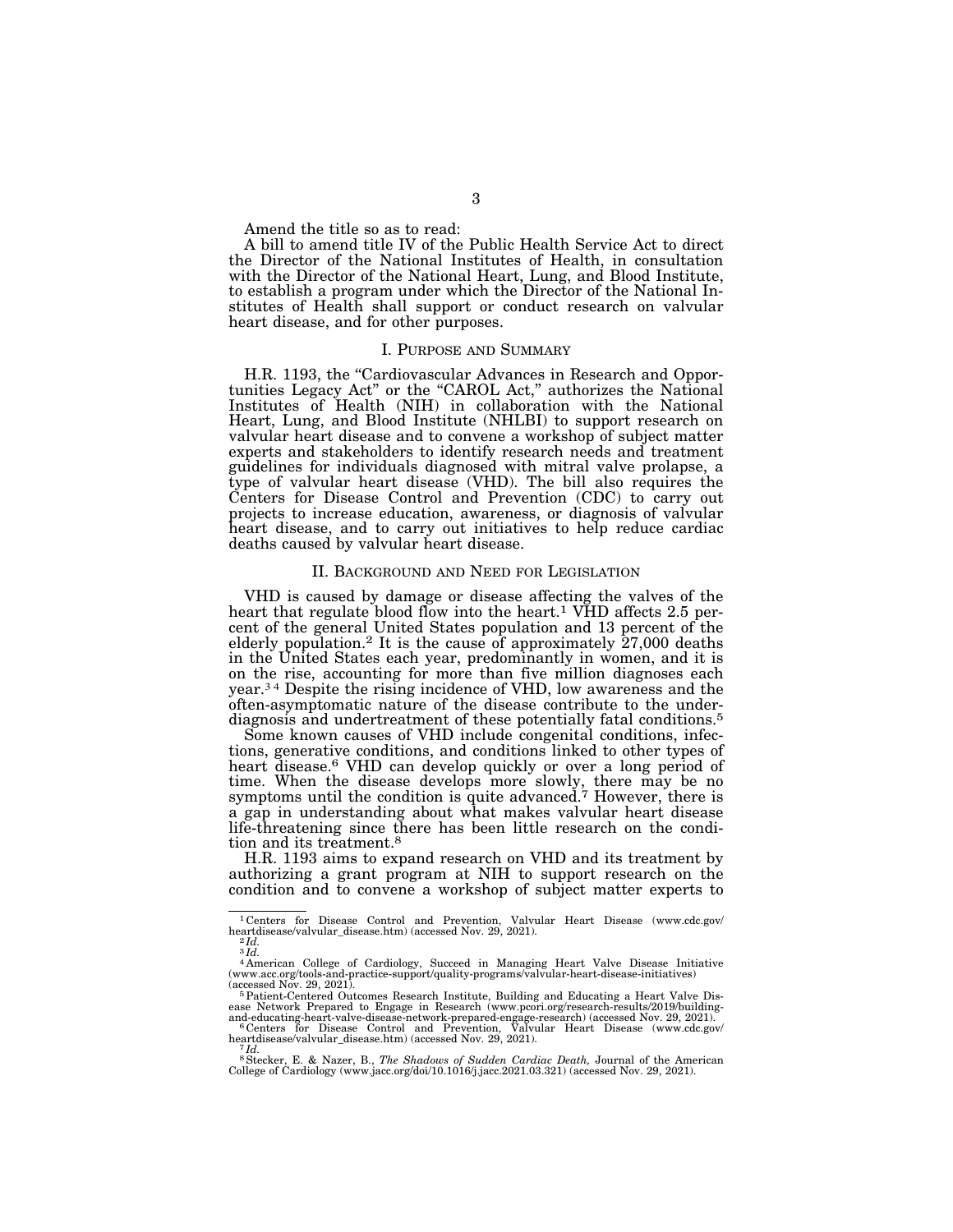identify research needs and treatment guidelines for mitral valve prolapse. In order to create awareness about VHD, the bill would support increasing public awareness on the risk factors and symptoms of VHD and enhancing surveillance around cardiac deaths. These initiatives will help address the gaps in our understanding of what causes sudden cardiac death, particularly in young women.

### III. COMMITTEE HEARINGS

For the purposes of section  $3(c)$  of rule XIII of the Rules of the House of Representatives, the following hearing was used to develop or consider H.R. 1193:

The Subcommittee on Health held a legislative hearing on October 20, 2021, entitled ''Enhancing Public Health: Legislation to Protect Children and Families.'' The Subcommittee received testimony from the following witnesses:

• Bruce L. Cassis, D.D.S., President, Academy of General Dentistry;

• Raymond DuBois, M.D., Ph.D., Former President, American Association for Cancer Research;

• Donald M. Lloyd-Jones, M.D., Sc.M., President, American Heart Association;

• Ellyn Miller, President and Founder, Smashing Walnuts Foundation;

• Rick Nolan, Former U.S. Representative (MN);

• Jenny Radesky, M.D., Assistant Professor of Pediatrics, University of Michigan Medical School; and

• Stacey Stewart, President and CEO, March of Dimes.

#### IV. COMMITTEE CONSIDERATION

H.R. 1193, the "Cardiovascular Advances in Research and Opportunities Legacy Act'' or the ''CAROL Act,'' was introduced on February 22,  $202\text{I}$ , by Representative Andy Barr (R–KY) and referred the Committee on Energy and Commerce. Subsequently, on February 23, 2021, the bill was referred to the Subcommittee on Health.

On November 4, 2021, the Subcommittee on Health met in open markup session, pursuant to notice, to consider H.R. 1193 and eight other bills. During consideration of the bill, an amendment in the nature of a substitute (AINS) offered by Representative Guthrie  $(R-KY)$  was agreed to by a voice vote. Upon conclusion of consideration of the bill, the Subcommittee on Health agreed to report the bill favorably to the full Committee, amended, by a voice vote.

On November 17, 2021, the full Committee met in open markup session, pursuant to notice, to consider H.R. 1193 and 11 other bills. No amendments were offered during consideration of the bill. Upon conclusion of consideration of the bill, the full Committee agreed to a motion on final passage offered by Representative Pallone (D–NJ), Chairman of the Committee, to order H.R. 1193 reported favorably to the House, as amended, by a voice vote.

### V. COMMITTEE VOTES

Clause 3(b) of rule XIII of the Rules of the House of Representatives requires the Committee to list each record vote on the motion to report legislation and amendments thereto. The Committee ad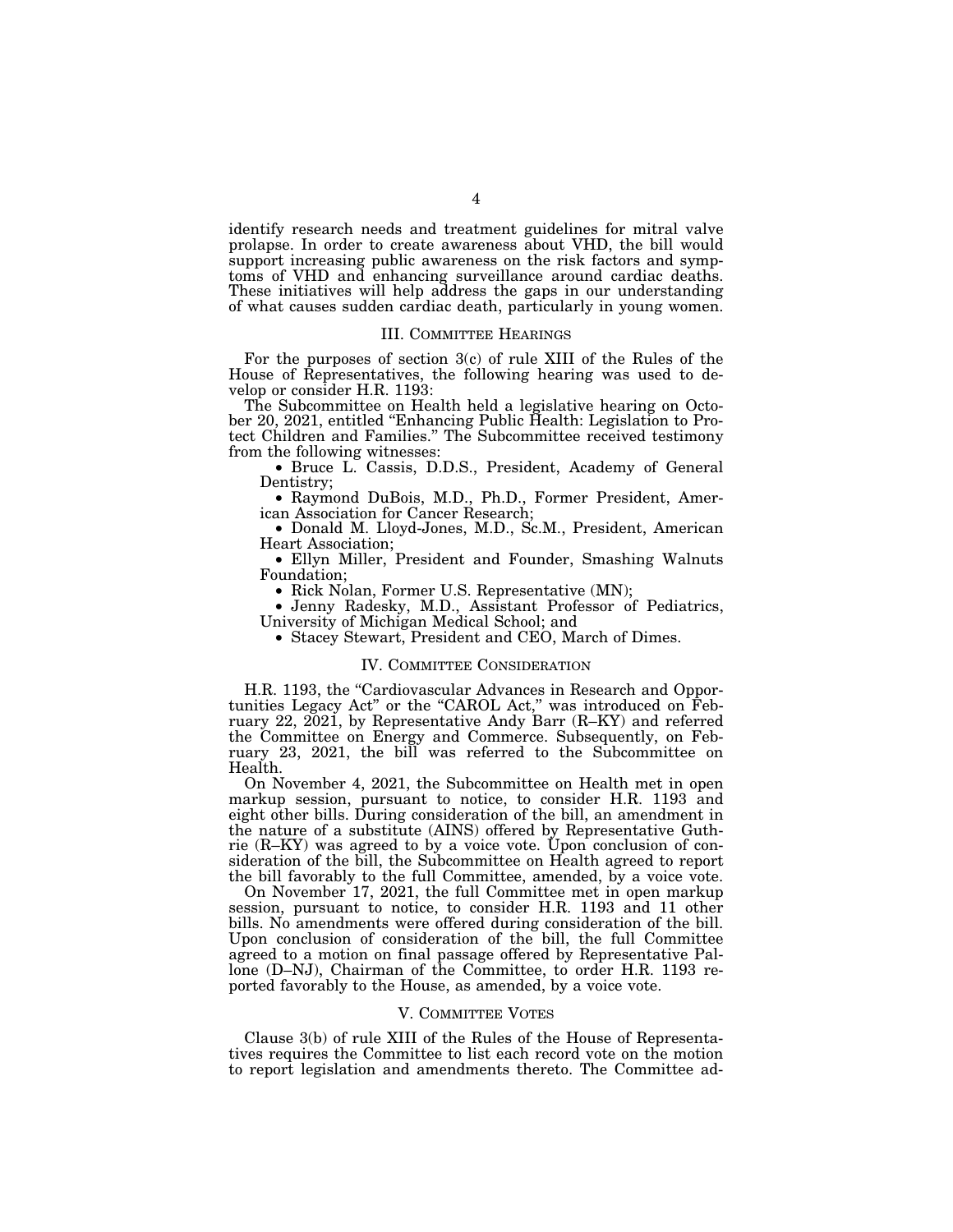vises that there were no record votes taken on H.R. 1193, including a motion by Mr. Pallone ordering H.R. 1193 favorably reported to the House, as amended.

# VI. OVERSIGHT FINDINGS

Pursuant to clause  $3(c)(1)$  of rule XIII and clause  $2(b)(1)$  of rule X of the Rules of the House of Representatives, the oversight findings and recommendations of the Committee are reflected in the descriptive portion of the report.

# VII. NEW BUDGET AUTHORITY, ENTITLEMENT AUTHORITY, AND TAX **EXPENDITURES**

Pursuant to 3(c)(2) of rule XIII of the Rules of the House of Representatives, the Committee adopts as its own the estimate of new budget authority, entitlement authority, or tax expenditures or revenues contained in the cost estimate prepared by the Director of the Congressional Budget Office pursuant to section 402 of the Congressional Budget Act of 1974.

The Committee has requested but not received from the Director of the Congressional Budget Office a statement as to whether this bill contains any new budget authority, spending authority, credit authority, or an increase or decrease in revenues or tax expenditures.

# VIII. FEDERAL MANDATES STATEMENT

The Committee adopts as its own the estimate of Federal mandates prepared by the Director of the Congressional Budget Office pursuant to section 423 of the Unfunded Mandates Reform Act.

# IX. STATEMENT OF GENERAL PERFORMANCE GOALS AND OBJECTIVES

Pursuant to clause  $3(c)(4)$  of rule XIII, the general performance goal or objective of this legislation is to expand research on VHD and its treatment, and increase awareness and education around cardiac deaths caused by VHD.

# X. DUPLICATION OF FEDERAL PROGRAMS

Pursuant to clause  $3(c)(5)$  of rule XIII, no provision of H.R. 1193 is known to be duplicative of another Federal program, including any program that was included in a report to Congress pursuant to section 21 of Public Law 111–139 or the most recent Catalog of Federal Domestic Assistance.

# XI. COMMITTEE COST ESTIMATE

Pursuant to clause  $3(d)(1)$  of rule XIII, the Committee adopts as its own the cost estimate prepared by the Director of the Congressional Budget Office pursuant to section 402 of the Congressional Budget Act of 1974.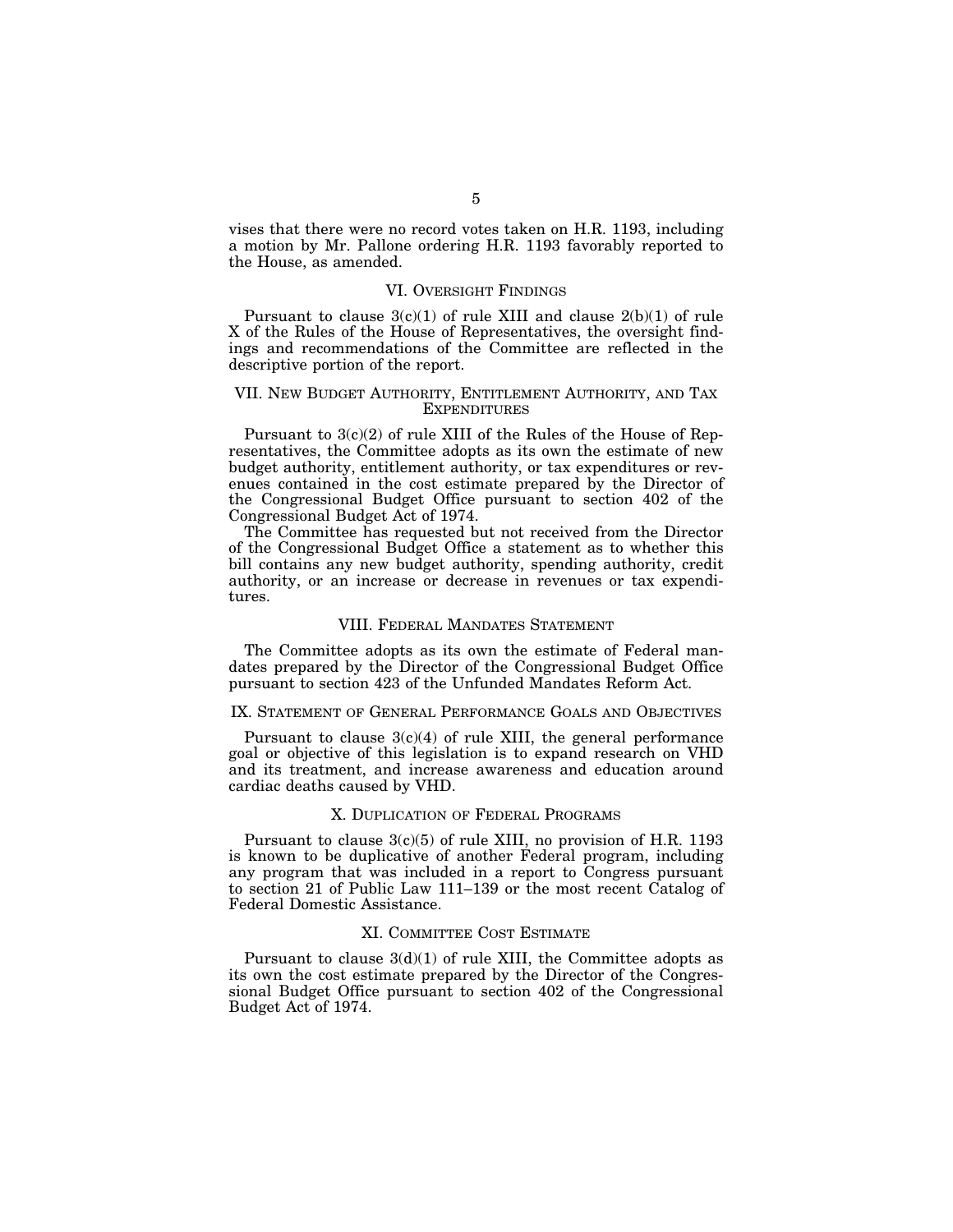# XII. EARMARKS, LIMITED TAX BENEFITS, AND LIMITED TARIFF **BENEFITS**

Pursuant to clause 9(e), 9(f), and 9(g) of rule XXI, the Committee finds that H.R. 1193 contains no earmarks, limited tax benefits, or limited tariff benefits.

# XIII. ADVISORY COMMITTEE STATEMENT

No advisory committee within the meaning of section 5(b) of the Federal Advisory Committee Act was created by this legislation.

### XIV. APPLICABILITY TO LEGISLATIVE BRANCH

The Committee finds that the legislation does not relate to the terms and conditions of employment or access to public services or accommodations within the meaning of section  $10\overline{2}(b)(3)$  of the Congressional Accountability Act.

# XV. SECTION-BY-SECTION ANALYSIS OF THE LEGISLATION

#### *Section 1. Short title*

Section 1 designates that the Act may be cited as the "Cardiovascular Advances in Research and Opportunities Legacy Act.''

# *Sec. 2. Grants for valvular heart disease research*

Section 2 amends the Public Health Service Act (PHSA) to direct the Director of NIH, in consultation with the Director of NHLBI to support or conduct valvular heart disease research. The funding authorized under this section may be used to pursue the use of precision medicine and advanced technological imaging to generate data on individuals with VHD; the identification and development of a cohort of individuals with VHD and available data; and the generation of data through clinical trials to develop a prediction model to identify patients at high risk for sudden cardiac arrest or sudden cardiac death from valvular disease.

Section 2 further instructs the Director of NHLBI to convene a workshop of subject matter experts and stakeholders within one year of enactment to identify research needs and opportunities to develop prescriptive guidelines for treatment of individuals with mitral valve prolapse.

This section authorizes \$20 million for each of fiscal years 2022 through 2026 for these activities.

# *Sec. 3. Programs of Centers for Disease Control and Prevention*

Section 3 amends the PHSA to direct the Secretary, acting through the Director of the Centers for Disease Control and Prevention (CDC), to carry out projects to increase education, awareness, or diagnosis of VHD in order to reduce the incidence of sudden cardiac death caused by VHD. Such projects may be carried out by CDC or through grants or contracts to public or nonprofit organizations.

Upon availability of applicable data, Section 3 also authorizes the continuations of projects and activities at the Division of Heart and Stroke at CDC, including broadening public awareness activities concerning risk factors for, symptoms of, and the public health con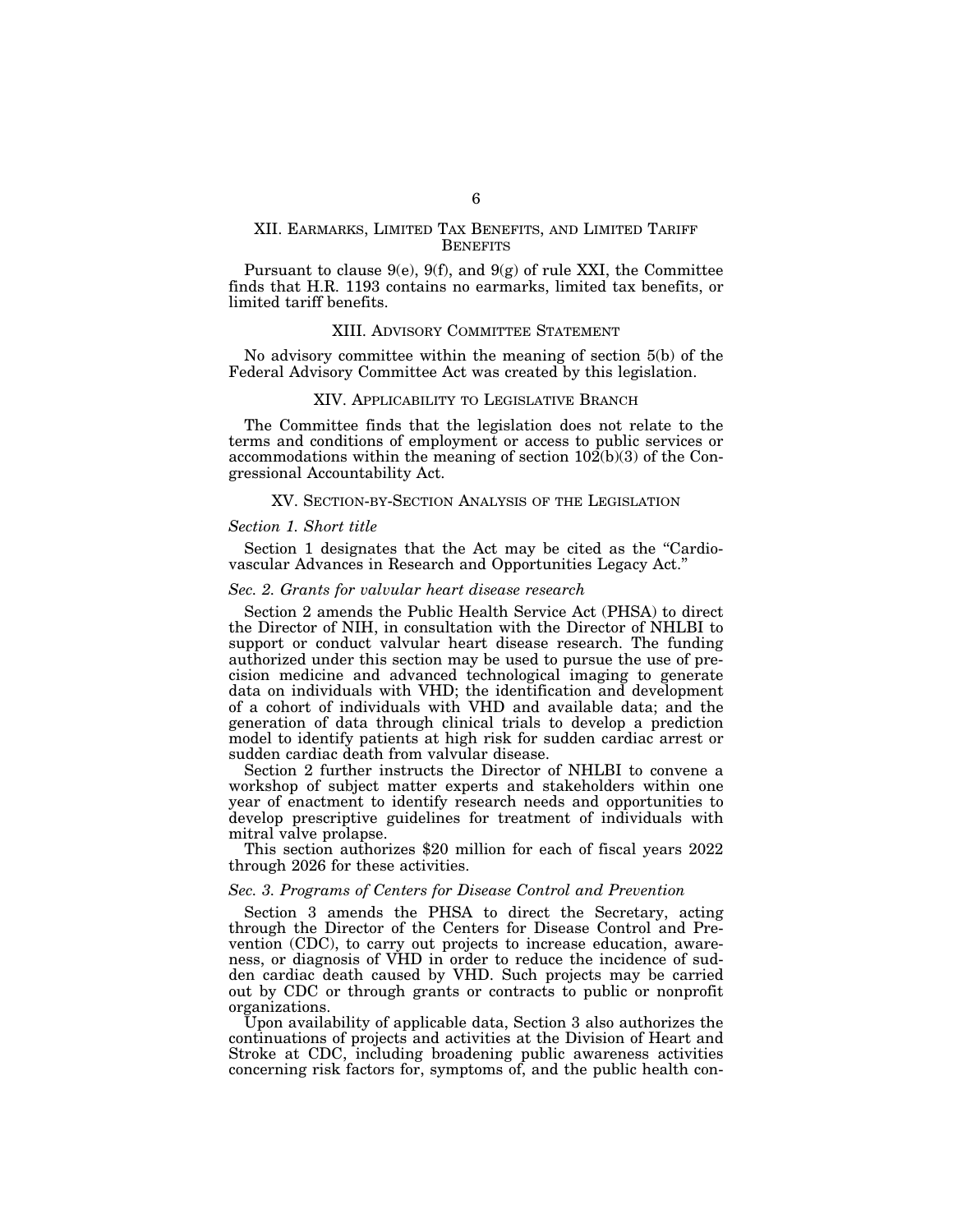sequences of VHD; and enhancing hospital surveillance data related to cardiac arrests.

Section 3 provides discretion to the Secretary of Health and Human Services (HHS), acting through the Director of CDC, to give priority for grants or contracts to entities seeking to carry out projects that target populations most impacted by VHD.

Section 3 requires the HHS Secretary to ensure that activities under this section are coordinated, as appropriate, with other agencies of the Public Health Service that carry out activities regarding VHD, and instructs the Secretary, acting through the Director of CDC, to collect and analyze the findings of valvular heart disease research and publish best practices on the CDC website for physicians and other health care providers who provide care to individuals with valvular heart disease.

# XVI. CHANGES IN EXISTING LAW MADE BY THE BILL, AS REPORTED

In compliance with clause 3(e) of rule XIII of the Rules of the House of Representatives, changes in existing law made by the bill, as reported, are shown as follows (new matter is printed in italics and existing law in which no change is proposed is shown in roman):

# **PUBLIC HEALTH SERVICE ACT**

\* \* \* \* \* \* \*

# TITLE III—GENERAL POWERS AND DUTIES OF PUBLIC HEALTH SERVICE

\* \* \* \* \* \* \*

# PART B—FEDERAL-STATE COOPERATION

# \* \* \* \* \* \* \* **SEC. 312A. PREVENTION OF SUDDEN CARDIAC DEATH AS A RESULT OF** *VALVULAR HEART DISEASE.*

*(a) IN GENERAL.—The Secretary, acting through the Director of the Centers for Disease Control and Prevention, may carry out projects to increase education, awareness, or diagnosis of valvular heart disease and to reduce the incidence of sudden cardiac death caused by valvular heart disease. Such projects may be carried out by the Secretary directly or through awards of grants or contracts to public or nonprofit private entities. The Secretary may directly (or through such awards) provide technical assistance with respect to the planning, development, and operation of such projects.* 

*(b) CERTAIN ACTIVITIES.—Upon availability of applicable data, projects carried out under subsection (a) may include—* 

*(1) continuing the activities at the Division for Heart Disease and Stroke Prevention, including those related to valvular heart disease;* 

*(2) broadening the awareness of the public concerning the risk factors for, the symptoms of, and the public health consequences of valvular heart disease; and* 

*(3) enhancing surveillance of out-of-hospital cardiac arrests to improve patient outcomes.*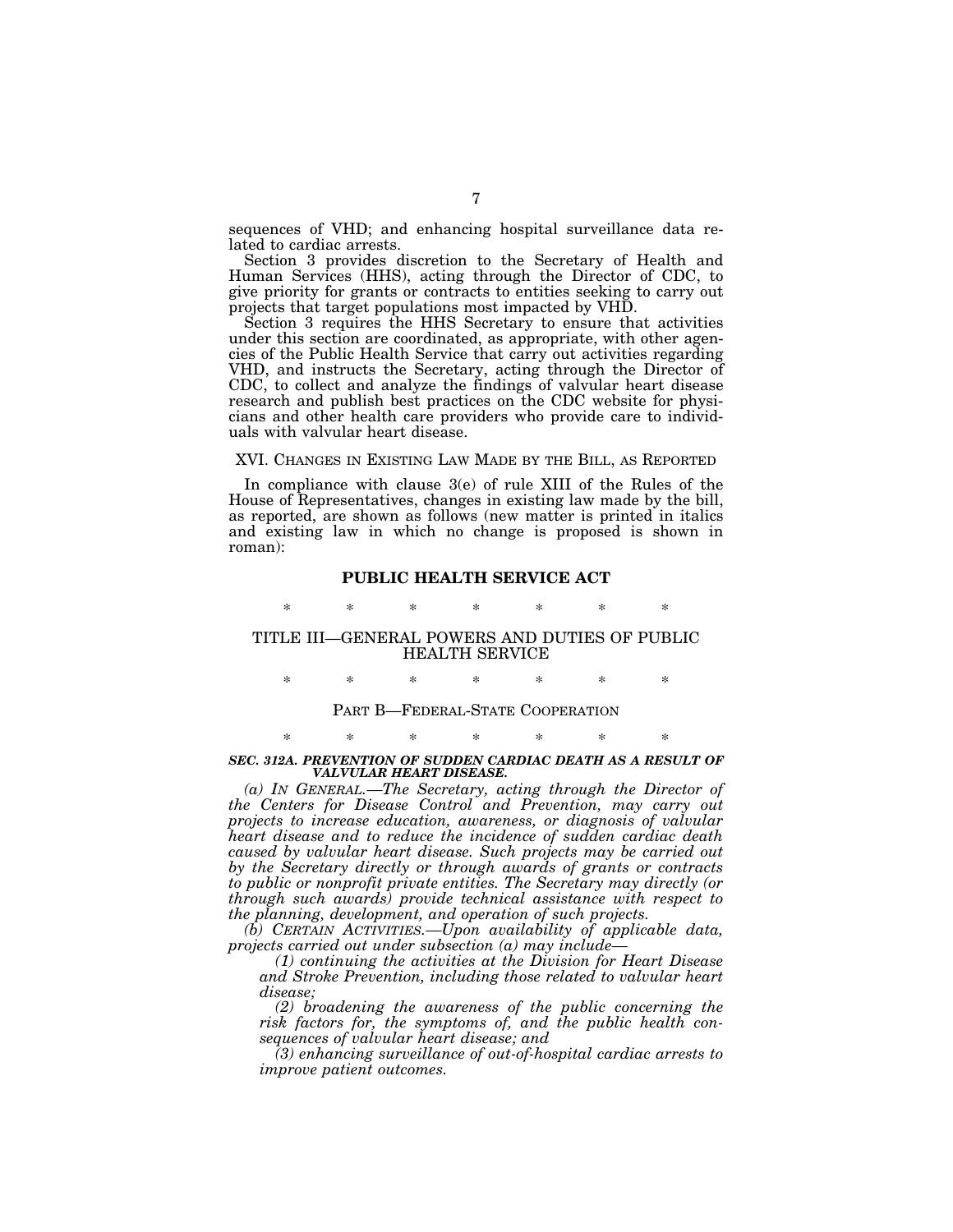*(c) GRANT PRIORITIZATION.—The Secretary may, in awarding grants or entering into contracts pursuant to subsection (a), give priority to entities seeking to carry out projects that target populations most impacted by valvular heart disease.* 

*(d) COORDINATION OF ACTIVITIES.—The Secretary shall ensure that activities under this section are coordinated, as appropriate, with other agencies of the Public Health Service that carry out activities regarding valvular heart disease.* 

*(e) BEST PRACTICES.—The Secretary, acting through the Director of the Centers for Disease Control and Prevention, shall—* 

*(1) collect and analyze the findings of research conducted with respect to valvular heart disease; and* 

*(2) taking into account such findings, publish on the website of the Centers for Disease Control and Prevention best practices for physicians and other health care providers who provide care to individuals with valvular heart disease.* 

\* \* \* \* \* \* \* TITLE IV—NATIONAL RESEARCH INSTITUTES

\* \* \* \* \* \* \*

PART C—SPECIFIC PROVISIONS RESPECTING NATIONAL RESEARCH **INSTITUTES** 

\* \* \* \* \* \* \*

Subpart 2—National Heart, Lung, and Blood Institute

\* \* \* \* \* \* \*

# *SEC. 424D. GRANTS FOR VALVULAR HEART DISEASE RESEARCH.*

*(a) IN GENERAL.—The Director of the National Institutes of Health, in consultation with the Director of the Institute, shall support or conduct research regarding valvular heart disease.* 

*(b) SUPPORT GUIDELINES.—The distribution of funding authorized under subsection (a) may be used to pursue the following outcomes:* 

*(1) Using precision medicine and advanced technological imaging to generate data on individuals with valvular heart disease.* 

*(2) Identifying and developing a cohort of individuals with valvular heart disease and available data.* 

*(3) Corroborating data generated through clinical trials to develop a prediction model to distinguish individuals at high risk for sudden cardiac arrest or sudden cardiac death from valvular heart disease.* 

*(4) For other outcomes needed to acquire necessary data on valvular heart disease.* 

*(c) MITRAL VALVE PROLAPSE WORKSHOP.—Not later than one year after the date of the enactment of this section, the Director of the Institute shall convene a workshop composed of subject matter experts and stakeholders to identify research needs and opportunities to develop prescriptive guidelines for treatment of individuals with mitral valve prolapse.*